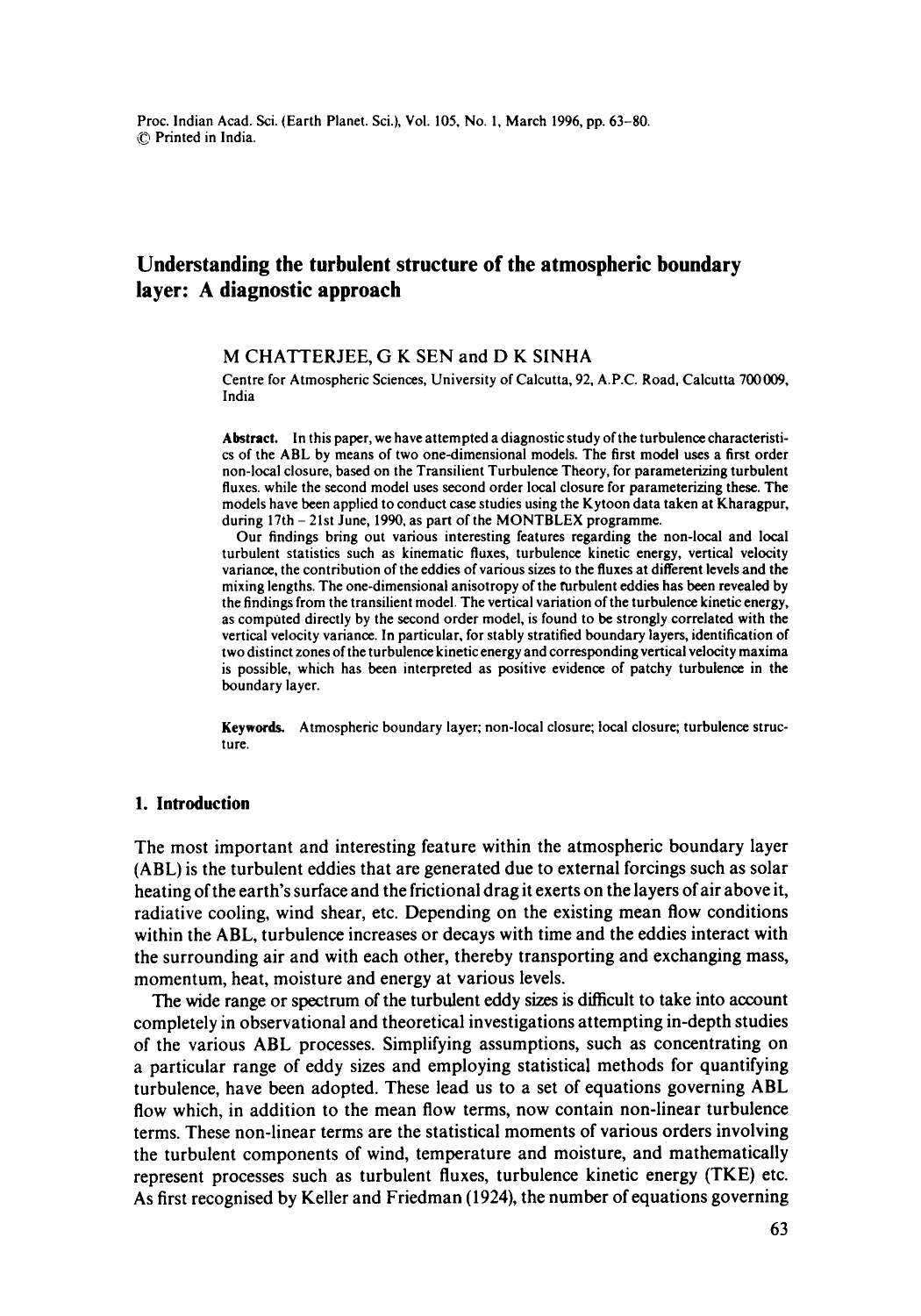ABL flow is less than the number of unknowns contained in them. This has resulted in the well-known closure problem in which the unknown turbulent quantities have to be specified in terms of known parameters in order to obtain solutions of these equations.

Two principal classes of closure methods are usually used in order to solve the ABL equations (Stull 1988). Local closure methods are based on analogy with the process of molecular diffusion and assume that turbulent transport is a diffusive process. The unknown turbulent quantities at any point in space are parameterized in terms of the known quantities such as the observed wind, temperature, humidity or their gradients at that point. The well-known bulk methods and K-theory methods are examples of local closure parameterization. Local closure methods have been used extensively over a long period of time by investigators, and references become too numerous to cite. Thus it may be appropriate to refer to reviews by Bhumralkar (1976), McBean *et al*  (1979), Nieuwstadt and van Dop (1984), Stull (1988) and others.

The non-local closure methods of parameterization are based on the idea that turbulent processes are advective rather than diffusive and the unknown quantities at any point in space are expressed in terms of known quantities at various points in space. Large eddy simulation techniques (Deardorff(1972), Wyngaard and Brost (1984)) and the transilient turbulence theory (Stull 1984, 1988, 1992), hereafter referred to as Stull (a, b, c), are examples of non-local closure methods.

However, none of these closure methods, or the parameterization schemes adopted in them, are exact. Both have advantages and disadvantages and their applications are dictated by the particular physical processes being investigated. It has been observed (Stull 1988) that local closure methods of second and higher orders, and the non-local closure methods in general, provide more accurate and realistic descriptions of turbulence within the ABL.

In the present paper, we have attempted to investigate turbulence within the ABL through two numerical models. Both are diagnostic, one-dimensional models. For parameterizing turbulent fluxes, one of them uses a first order, non-local closure method based on transilient turbulence theory, and the other model uses second order local closure method for doing the same. Using the available Kytoon data for Kharagpur, taken as part of the MONTBLEX programme, we have applied these two models to study the structure of the ABL during  $17th - 21st$  June, 1990.

The findings from these models reveal various interesting aspects of the turbulent transports in the ABL, such as non-local and local kinematic fluxes of heat and momentum, the contribution of eddies of different sizes to the non-local fluxes at each level, the mixing length profiles ard the one-dimensional anisotropy of the turbulent eddies. An interesting feature revealed from the results of the second order model is the strong correlation between the TKE and the vertical velocity variance maxima. Interestingly, for stable boundary layers, we could distinguish clearly between two separate zones within the ABL where these peaks lie. These zones may be interpreted as zones of patchy turbulence, a commonly observed feature in the stable boundary layer.

## **2. The non-local closure model: Transilient turbulence theory**

Detailed description of the transilient turbulence theory (TTT) is available in Stull (a, b, c). Briefly stated, TTT is based on the fact that the larger turbulent eddies are organised,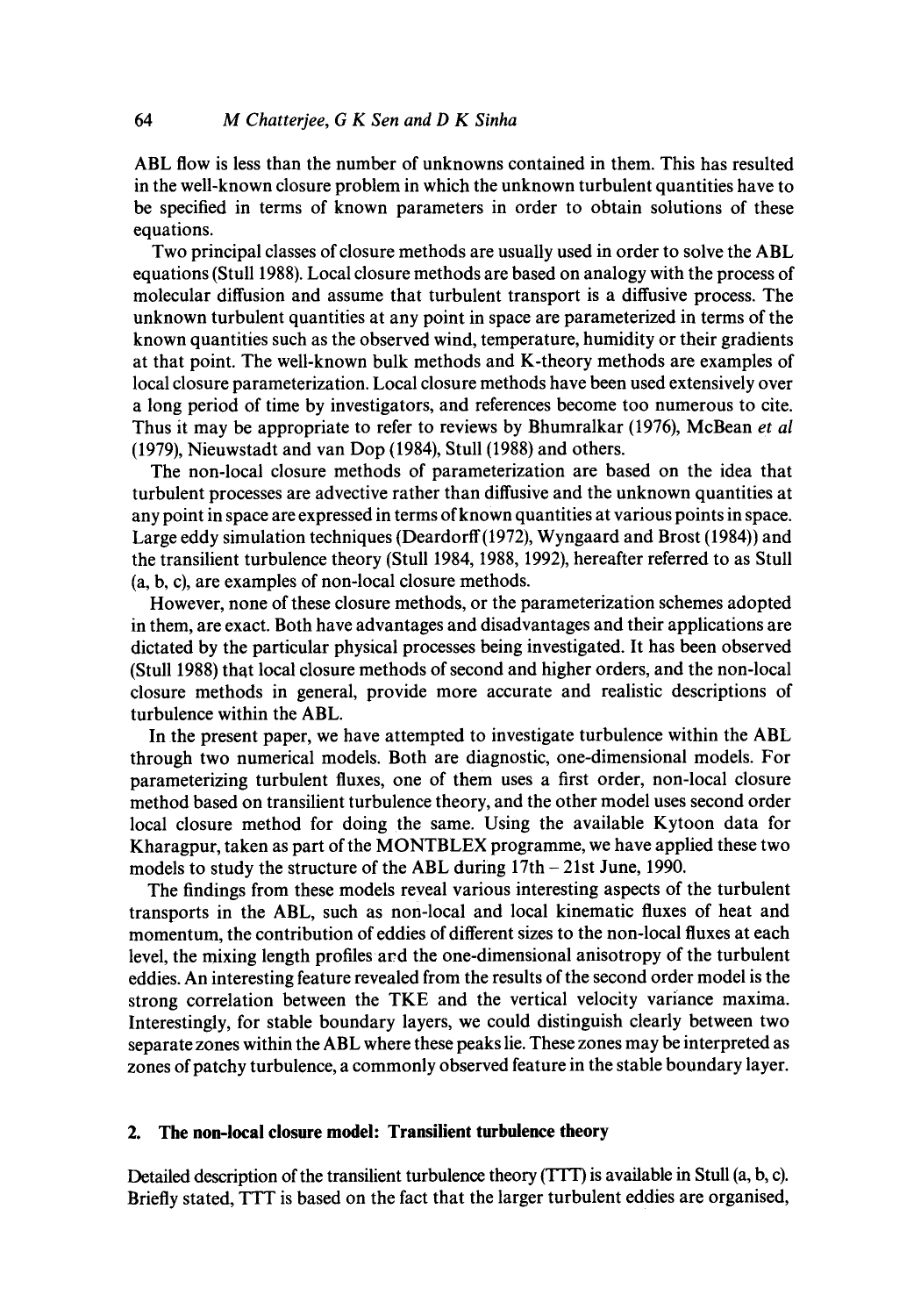coherent structures, which transport turbulent properties such as momentum, heat, moisture, pollutants etc, across finite distances in space, in a manner analogous to the process of advection, before the smaller sized eddies begin to do so. TTT thus allows the incorporation of the effects of turbulent mixing not only between adjacent layers or grid boxes (as in the local closure methods), but also between grid points separated by finite distances, which is extremely advantageous.

Proceeding as in Stull (a, b, c), we discretize the vertical column of air over the observing station (Kharagpur) into N not necessarily equal-sized grid boxes of length  $\Delta Z$ . Grid indices are placed at the box centres with *i* denoting a reference (destination) box and j denoting other source boxes.

At any instant of time  $t$  (seconds), all the grid boxes contain air which have some average property of state  $\bar{\xi}_i(t)$ , which may physically represent its mass, momentum, temperature, humidity etc. After a small interval of time  $\Delta t$ , turbulence, if present, will cause mixing of air between boxes i and j. If  $c_{ii}$  (t,  $\Delta t$ ) denotes the fraction of air in box i after it has mixed with air from box j, and assuming that during the time  $\Delta t$  air from the box *j* retains and carries its original state property  $\bar{\xi}_i(t)$  into box *i*, the average property of state  $\bar{\xi}_i(t)$  will change to  $\bar{\xi}_i(t + \Delta t)$  according to the relation:

$$
\overline{\xi}_i(t + \Delta t) = \sum_{j=1}^N c_{ij}(t, \Delta t) \overline{\xi}_j(t). \tag{2.1}
$$

The elements  $c_{ij}(t, \Delta t)$  of the transilient matrix  $C(t, \Delta t)$  are the unknown quantities which must be parameterized in terms of the known mean flow variables. To make the parameterization more realistic, the continuous response of the ABL flow to the external forcings and conditions at the earth's surface should be taken into account. Any external or dynamical forcing at the earth's surface such as insolation, frictional drag, wind shear, etc., causes destabilization of the mean flow in the ABL and generation of turbulence. Turbulent mixing then tends to restabilize the flow to a new equilibrium state. Mathematically this concept is written as (Stull (c)):

$$
\overline{\xi}_i^*(t + \Delta t) = \overline{\xi}_i(t) + \Delta t \text{ (net source at } Z = i\Delta Z),
$$
\n
$$
\overline{\xi}_i(t + \Delta t) = \sum_{j=1}^N c_{ij}(t, \Delta t) \overline{\xi}_j^*(t + \Delta t),
$$
\n(2.2)

with  $c_{ij}(t, \Delta t)$  = function  $(u_i, u_j, v_i, v_j, \theta_i, \theta_j, \cdots)$ .

In the present study, the responsive parameterization scheme used is known as the mixing potential approach and had been proposed by Stull and Driedonks (1987). The mixing potential  $Y_{ij}$  for each source destination box is computed from the TKE budget equation which in the non-local framework has the form:

$$
Y_{ij} = \left[ \frac{\Delta t \cdot T_0}{(\Delta_{ij} Z)^2} (\Delta_{ij} u)^2 + (\Delta_{ij} v)^2 - \frac{g(\Delta_{ij} Z)(\Delta_{ij} \theta)}{\bar{\theta} R_c} \right] - \frac{D_y \cdot \Delta t}{T_0} \forall i \neq j,
$$
(2.3)

where the notation  $\Delta_{ij}X = X_i - X_j$  implies the non-local difference between  $X_i$  and  $X_j$ . In (2.3), the last term represents the TKE dissipation. Also, the parameters  $T_0 (= 1000 \text{ s})$ and  $R_c$  = 0.25) represent the time scale and the critical Richardson number respectively. Observed values of the wind and temperature are used to compute the  $Y_{ij}$ .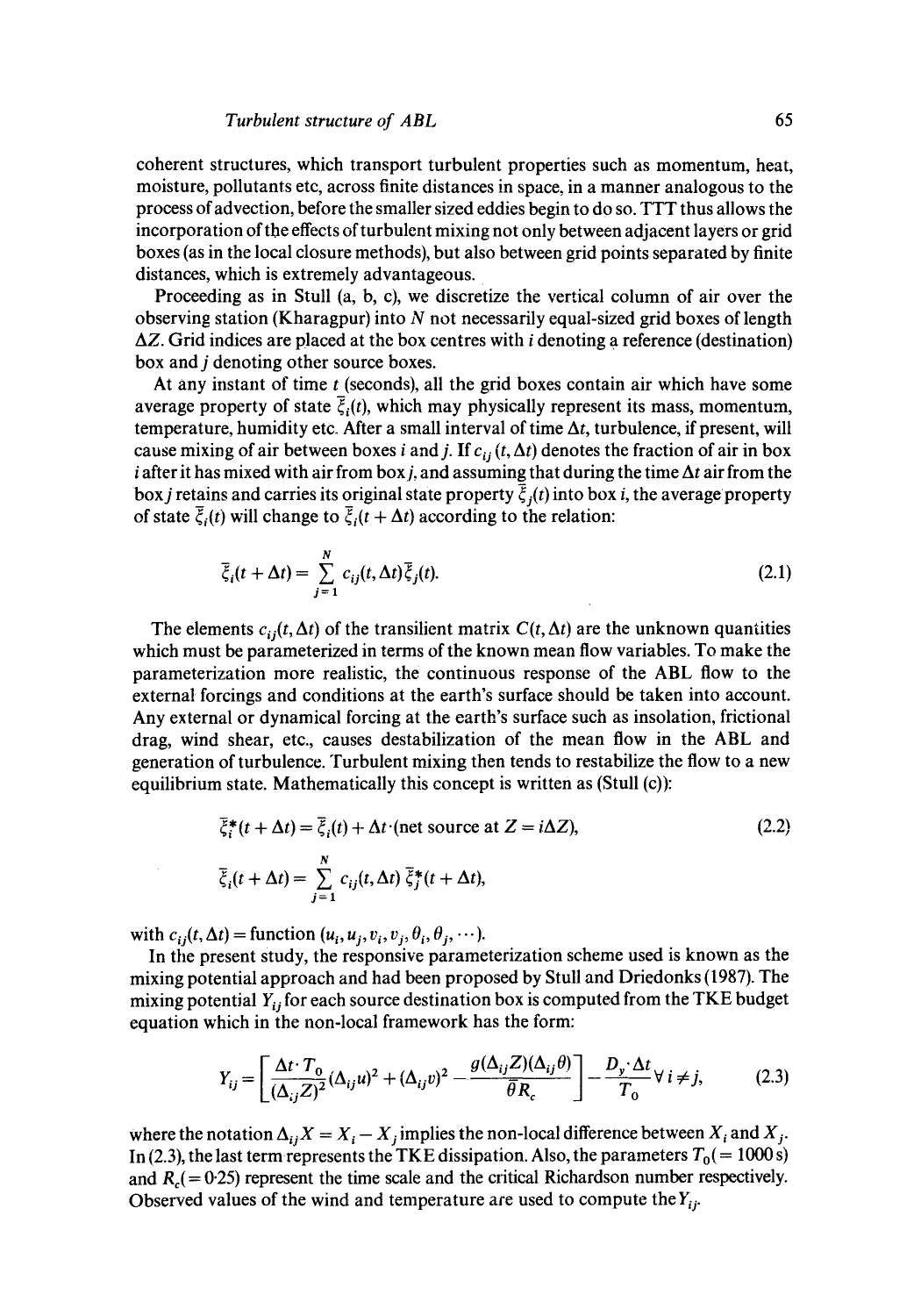The elements  $c_{ij}(t, \Delta t)$  are then computed from:

$$
c_{ij} = \frac{Y_{ij}}{\|Y\|}, \quad i \neq j,
$$
  
\n
$$
c_{ii} = 1 - \sum_{\substack{j=1 \ j \neq i}}^{N} c_{ij},
$$
\n(2.4)

where  $||Y||$  is the maximum row norm of the matrix  $Y_{ij}$ .

The non-local flux  $F_k(t, \Delta t)$  across the level k (that is at height  $Z = k\Delta Z$ ) is computed from (Stuli and Driedonks 1987):

$$
F_k(t, \Delta t) = F_{k-1}(t, \Delta t) + \frac{\Delta Z}{\Delta t} \cdot \sum_{j=1}^N c_{kj}(t, \Delta t) [\overline{\xi}_k(t) - \overline{\xi}_j(t)],
$$
\n(2.5)

with  $F_k(t, \Delta t) = 0$  at  $k = 0$  (that is across the earth's surface) and also at  $k = N$  (at the model top).

The transport spectral components  $F_{k/m}(t, \Delta t)$  give the contribution of the eddies of size  $m\Delta Z$  to the total flux across the level k(that is at  $Z = k\Delta Z$ ). These may be computed from Stull (b,c):

$$
F_{k/m}(t,\Delta t) = \frac{\Delta Z}{\Delta t} \cdot \sum_{i=1}^{k} \sum_{j=k+1}^{N} \delta_{m,i-j} [c_{ij}(t,\Delta t)] \overline{\xi}_{i}(t) - c_{ji}(t,\Delta t) \overline{\xi} Z_{j}(t)],
$$
 (2.6)

where  $\delta_{m,n}$  denotes the Kronecker delta function.

The mixing length at any level  $k(Z = k\Delta Z)$  is given by:

$$
l_k = 0.5\Delta Z \cdot \sum_{i=1}^{N} [c_{ik}(t,\Delta t) + c_{ki}(t,\Delta t) \cdot |i-k|.
$$
 (2.7)

To get some idea about the one-dimensional anisotropy of turbulence in the ABL, the mixing length  $l_k$  is separated into upward and downward transport from the source box j:

$$
l_j \uparrow(t, \Delta t) = \frac{\Delta Z \cdot \sum\limits_{i=j}^{N} c_{ij}(t, \Delta t) \cdot |i - j|}{\sum\limits_{i=j}^{N} c_{ij}(t, \Delta t)},
$$
  

$$
l_j \downarrow(t, \Delta t) = \frac{\Delta Z \cdot \sum\limits_{i=1}^{j} c_{ij}(t, \Delta t) \cdot |i - j|}{\sum\limits_{i=1}^{j} c_{ij}(t, \Delta t)},
$$
(2.8)

and an upward and downward transport to the destination box i:

$$
l_i \uparrow (t, \Delta t) = \frac{\Delta Z \cdot \sum\limits_{j=1}^{i} c_{ij}(t, \Delta t) \cdot |i - j|}{\sum\limits_{j=1}^{i} c_{ij}(t, \Delta t)},
$$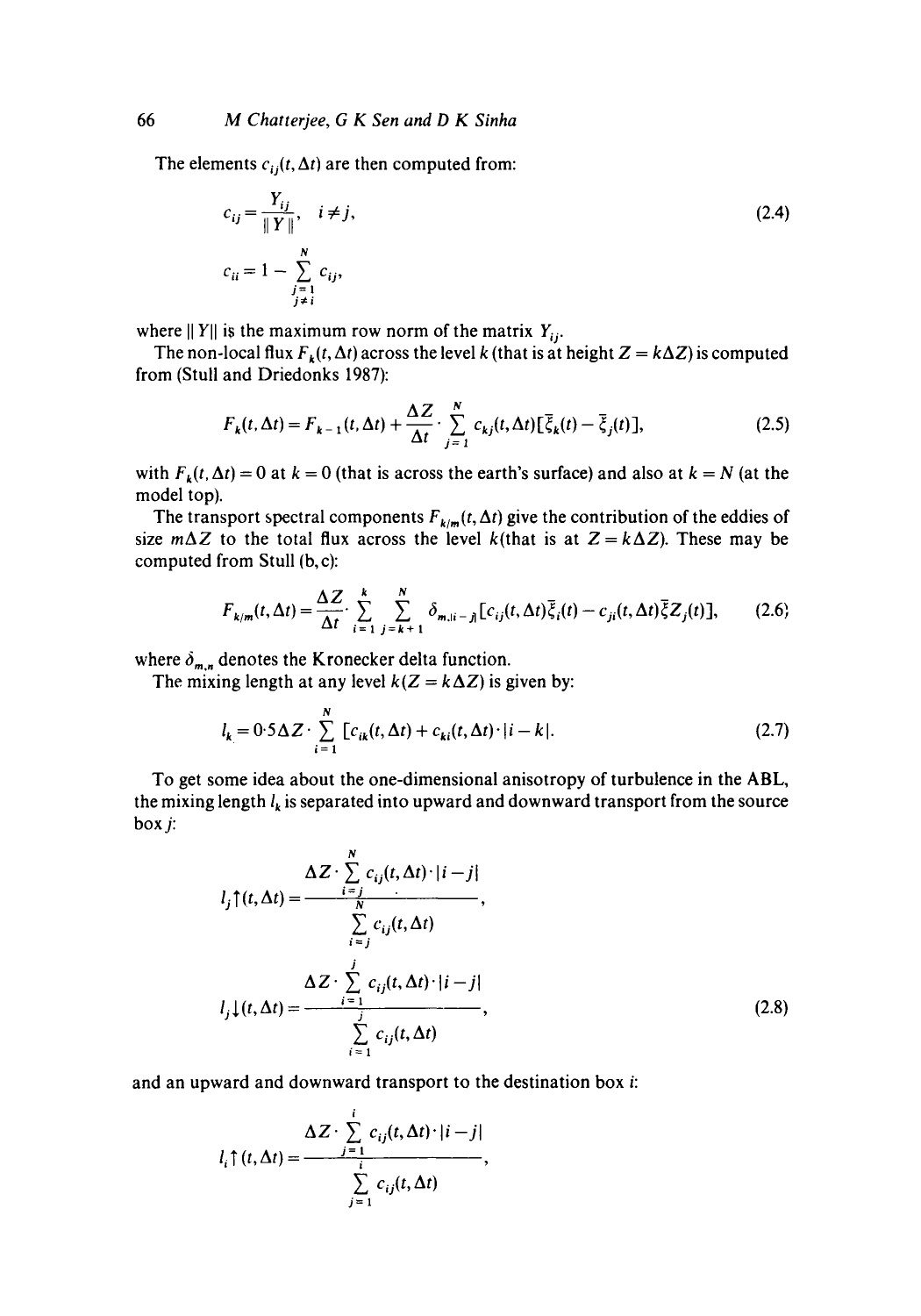*Turbulent structure of ABL* 67

$$
l_i \downarrow (t, \Delta t) = \frac{\Delta Z \cdot \sum\limits_{j=i}^{N} c_{ij}(t, \Delta t) \cdot |i - j|}{\sum\limits_{j=i}^{N} c_{ij}(t, \Delta t)}.
$$
\n(2.9)

The transilient model was run with a vertical grid resolution of  $\Delta Z = 10$  m and a time interval of  $\Delta t = 600$  s. Model results have been discussed in §4.

#### **3. The second order local closure model**

The second order local closure model used in this study is a simplified version of the model given by Donaldson (1973). The simplifying assumptions we have adopted are briefly described below.

Being primarily concerned with a diagnostic study, the steady state version of the prognostic equations of turbulence variances have been used. The triple correlation term  $\overline{w'\theta'^2}$  has been omitted following arguments by Hogstorm (1990) that suggest that this term is usually negligible near the surface and throughout the ABL. Furthermore, in the case studies attempted here, the ABL usually had a very weak or nearly neutral stratification and turbulence was weak. We have thus neglected the triple correlation terms  $u'w'^2$  and  $\overline{v'w'^2}$  in the equations for  $\overline{u'^2}$  and  $\overline{v'^2}$ . Terms such as  $\overline{u'\theta'}$ ,  $\overline{v'\theta'}$ , and  $\overline{u'v'}$ occurring in these equations have also been neglected. These simplifications enable us to obtain a set of coupled, first order ordinary differential equations:

$$
\frac{\partial u}{\partial t} = -f(v - v_g) + \frac{\partial}{\partial Z}(\overline{w'u'}),\tag{3.1}
$$

$$
\frac{\partial v}{\partial t} = f(u - u_g) + \frac{\partial}{\partial Z} (\overline{w'v'}),\tag{3.2}
$$

$$
\frac{\partial \theta}{\partial t} = \frac{\partial}{\partial Z} (\overline{w'} \overline{\theta'}),\tag{3.3}
$$

$$
u'\frac{\partial u}{\partial Z} + \overline{w'v'}\frac{\partial v}{\partial Z} - \frac{g}{\theta}\overline{w'\theta'} + \frac{\partial}{\partial Z}\bigg(\Lambda_e e^{1/2}\frac{\partial e}{\partial Z}\bigg) + \frac{e^{3/2}}{\Lambda_1} = 0,
$$
 (3.4)

$$
\overline{w'^2} \frac{\partial u}{\partial Z} + \frac{e^{1/2}}{\Lambda_2} \overline{w'u'} = 0,
$$
\n(3.5)

$$
\overline{w'^2} \frac{\partial v}{\partial z} + \frac{e^{1/2}}{\Lambda_2} \overline{w'v'} = 0, \tag{3.6}
$$

$$
\frac{2g}{\theta}\overline{w'\theta'} + \frac{e^{1/2}}{\Lambda_3}\left(\overline{w'}^2 - \frac{2}{3}e\right) = 0,\tag{3.7}
$$

$$
\overline{w'^2} \frac{\partial \theta}{\partial z} - \frac{g}{\theta} \overline{\theta'^2} + \frac{e^{1/2}}{\Lambda_3} \overline{w'\theta'} = 0,
$$
\n(3.8)

$$
2\overline{w'\theta'}\frac{\partial\theta}{\partial Z} + \frac{e^{1/2}}{\Lambda_4}\overline{\theta'}^2 = 0,\tag{3.9}
$$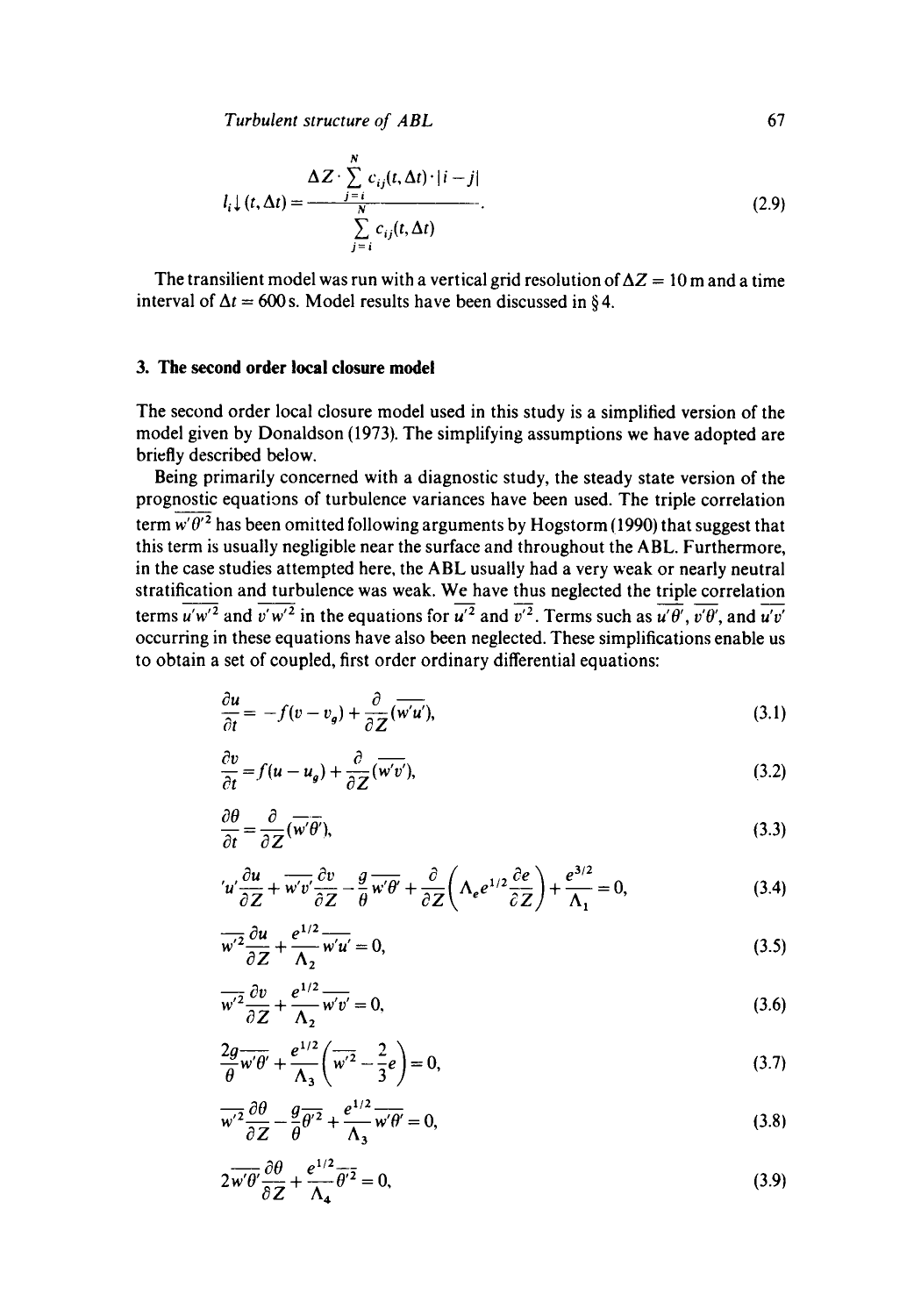with

$$
\Lambda_1 = 5.75 \Lambda, \Lambda_2 = 2.08 \Lambda, \Lambda_3 = 2.14 \Lambda,
$$
  
\n
$$
\Lambda_4 = 7.44 \Lambda \text{ and } \Lambda_e = 0.2 \Lambda
$$
\n(3.10)

(Donaldson (1973)).

The system of equations  $(3.1) - (3.9)$  has been solved numerically, at first keeping the turbulence length scale  $\Lambda$  constant and then allowing it to vary with height. The vertical grid chosen for both cases is identical to the one used for the transilient model.

For the second case, the simplest method for estimating the variation of  $\Lambda$  with height is based on the comparison of the grid point values of the turbulent fluxes,  $w'\theta'$ ,  $w'u'$ ,  $w'v'$ , obtained by numerically solving the diagnostic equations (3.4) – (3.9) with those obtained from the transilient model. In this case, it is to be expected that a single grid point value of  $\Lambda$  will not reproduce all the three fluxes simultaneously. In order to assess the profiles of  $\Lambda$  for the case (A) where the effect of surface frictional drag is large and case (B) where the surface heat flux is dominant, two numerical experiments were performed. In experiment (A), a surface heat flux  $\overline{w'\theta'} = -0.004$  K m/s and a drag coefficient  $C_p = 0.0039$  was provided. These inputs are the same as the ones used for the case study for 20th June with the transilient model. In experiment (B), the prescribed surface heat flux is  $\overline{w'\theta'} = -0.006$  K m/s with a drag coefficient  $C_p = 0.0015$ . The results have been discussed in  $§4$ .

#### **4. Case studies**

The non-local closure model described in  $\S2$  has been used to compute the vertical profiles of various ABL parameters over Kharagpur (22.30 N,  $87.2$  E) during 19th -21st June, 1990. The second order local closure model described in § 3 has been used to obtain estimates of the TKE and turbulent vertical velocity variance at the same location for the period 17th - 21st June, 1990.

The data used are Kytoon observations of pressure, pressure height, dry and wet bulb temperatures, wind speed and direction taken at Kharagpur during the MON-TBLEX programme. The time of observation for 17th - 20th June was 00 GMT (0530 local time) and 1130 GMT (1700 local time) for 21st June. These different timings enable us to study the early morning ABL (17th - 20th June) which is a continuation of the nocturnal stable boundary layer, and also the late afternoon ABL (21st June, 1990) as it changes from the daytime convective boundary layer to the nocturnal one.

The basic inputs to the transilient model are the observed potential temperature  $\theta$  ( $\alpha$ K) and the zonal and meridional wind components u and v (m/s) at 10 m intervals. These initial profiles of  $\theta$ ,  $u$ ,  $v$ , for 19th - 21st June have been shown in figure 1. In figure  $2(a)$ , the vertical variation of the Richardson numbers computed from the observations for these three days have been shown. It is seen that on 19th June, the lowest 15 m of the ABL is unstable above which lies a stable layer, with highly stable zones around 70-80 m, 100-120 m and 155-211 m and the ABL top around 200 m. On 20th and 21st June, the ABL stratification was weaker, with the lowest 15m having a weakly stable or near neutral stratification on 20th June and a weakly unstable or near neutral stratification on 21st June. On 20th June, stable stratification existed above this level, with the height of the ABL top around 175 m, while on 21st June the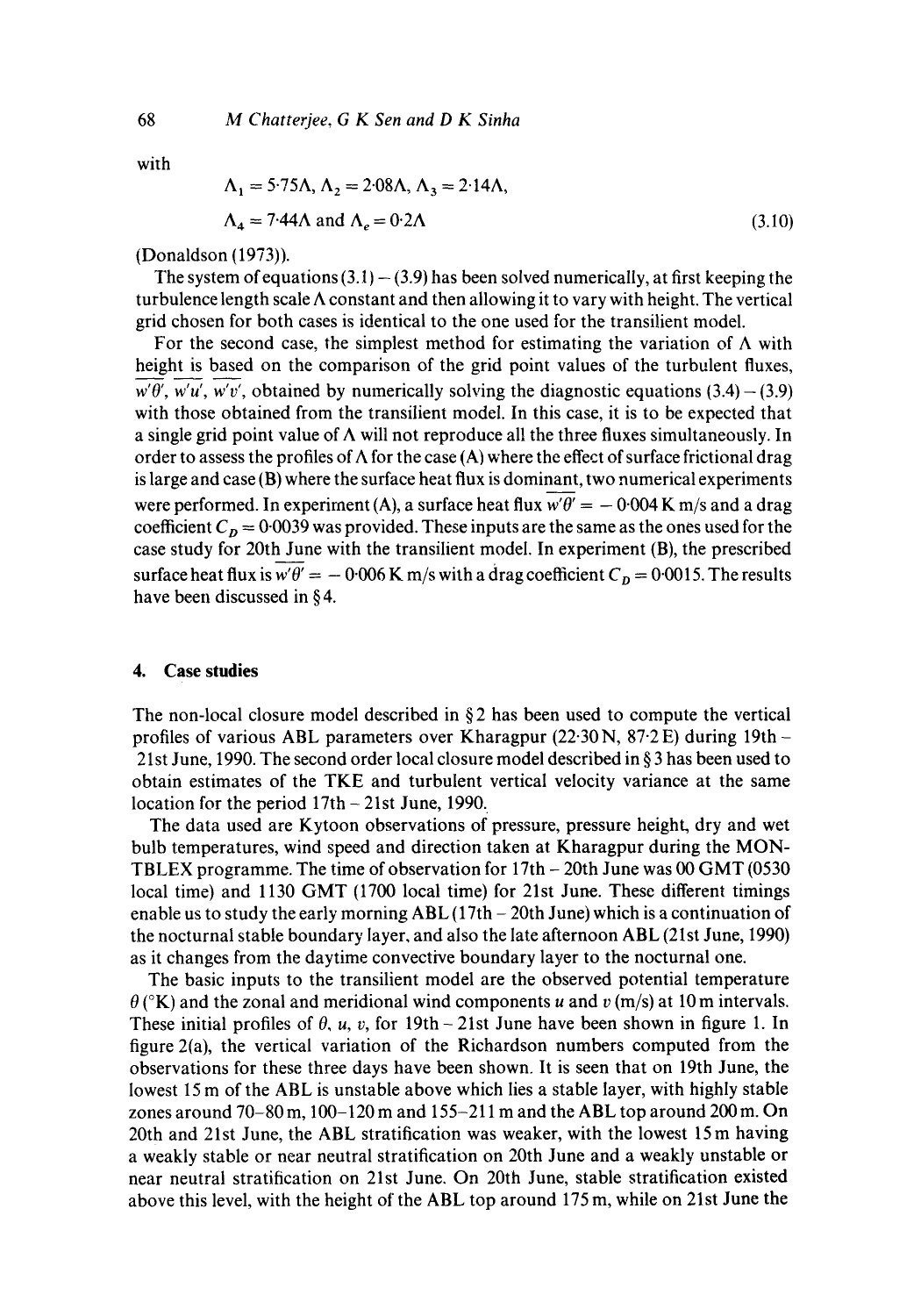

Figure 1. Observed profiles of: a)  $\theta$ , b) *u* and **c**) *v* for Kharagpur. Top panel : 19th June, 1990, 00 GMT. Middle panel : 20th June, 1990, 00 GMT. Bottom panel: 21st June, 1990, 1130 GMT.

layers between 40-90 m were neutrally stratified, with the ABL top around 125 m. In this connection, we mention that discussions on local vis-a-vis non-local stability can be found in Stull (1991) and Stull (c).

In addition to these basic inputs, prescribed heat and momentum fluxes were provided at the lowest model level. These were estimated in the usual manner from the first two levels of observations, namely 3 m and 15 m. After I0 minutes of transilient mixing, the model outputs consisting of vertical profiles of  $\theta$ ,  $u$ ,  $v$  and fluxes  $w'\theta'$ , w'u', w'v' have been displayed in figures 3, 4 and 5.

The Richardson number variation with height as computed from the model outputs has been shown in figure 2(b). This may be compared with figure 2(a) to get an idea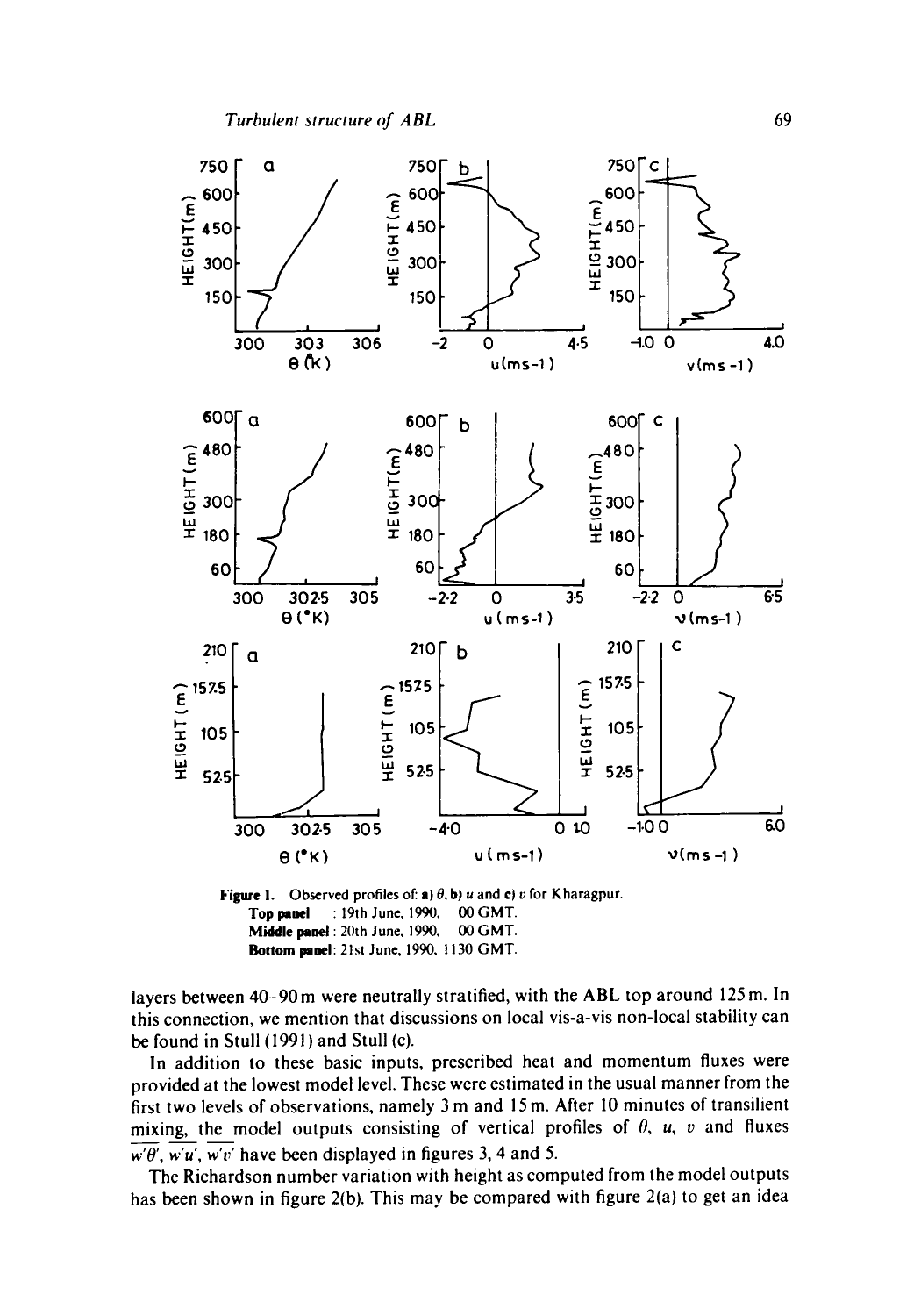

Figure 2. Richardson numbers computed from: a) Observed profiles and b) transilient model outputs.  $\bigcirc$  -- $\bigcirc$  -- $\bigcirc$  19th June;  $\bigcirc$  - $\bigcirc$  - $\bigcirc$  20th June and  $\times$   $\times$   $\times$   $\times$  21st June.

about how the turbulent zones have changed within these 10 minutes. The heat flux. as seen from figures 3(d), 4(d) and 5(d) is negative up to a considerable height for all three days. This implies subsidence and downward transport of heat which is not uncommon in stably stratified zones. The *ABL* tops on these days have been estimated to be around  $Z_i = 230$  m, 178 m and 85.5 m respectively. Thus for the early morning case studies, 19th -20th June, the ABL has warmed up as observed also from figures 3(a) and 41a), and the tops have risen. As seen from figure 5(a), on 21st June, although the temperature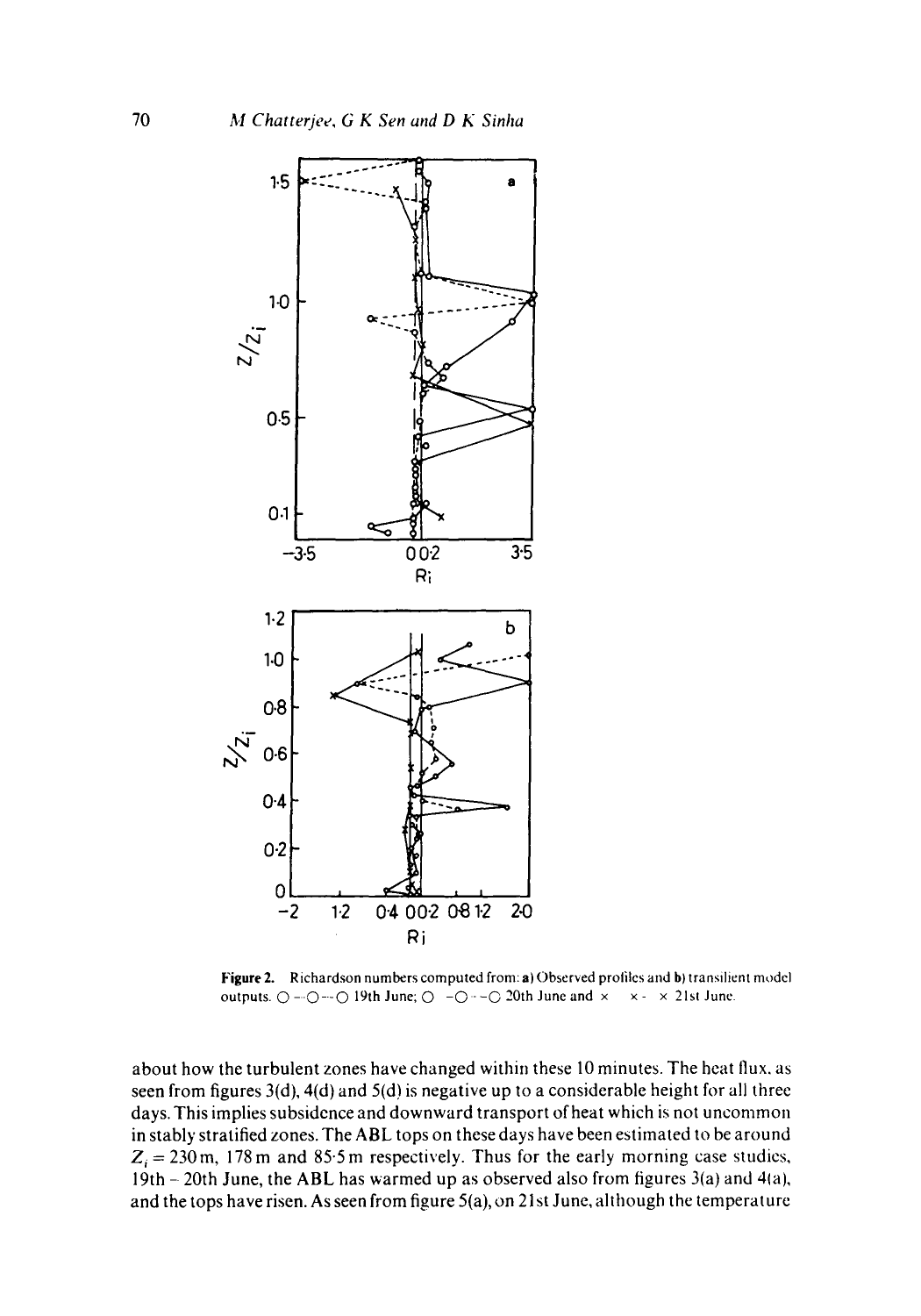



Figure 3. Transilient model outputs for 19th June,  $1990 - \theta$ , u, v, w' $\theta'$ , w'u' and w'v'.

has risen at the lowest level, temperature has decreased above this. This cooling of the upper layers has brought down the ABL top.

To gain some insight into the TKE, the contribution of the various terms in the TKE budget equation, namely  $\overline{w'w'} \frac{\partial u}{\partial \overline{z}}$ ,  $\overline{w'v'} \frac{\partial v}{\partial \overline{z}}$  and  $-(g/\overline{\theta}) \overline{w'\theta'}$  have been plotted in figures 6  $(a-c)$ , in which the variation of the computed sum of the above three terms has also been shown. It is seen that on all the days, the mechanical shear production terms are dominating, particularly the term  $\overline{w'u} \frac{\partial u}{\partial z}$ , which is mostly a negative term. This suggests that TKE is being produced due to wind shear. The buoyant production term  $(q/\bar{\theta})$  w' $\theta'$  representing the rate of working against buoyancy forces is negative on all the three days indicating that TKE production due to this is suppressed. The sum of these three terms represents the excess of TKE production over consumption. In this case, it should be noted that we have not considered the turbulent transport and pressure correlation terms in the TKE budget equation. These terms are thought to have significant contributions, at least in the surface layer (Wyngaard and Cote 1971). These terms have been included, however, in the second order model, which gives a direct estimate of the TKE. Thus, from figure 6(a), we find that on 19th June, there is a net production of TKE in the shaded zones in the figure, viz. between 50-90m, l10-130m and 150-200m. In between these layers TKE is lost, but as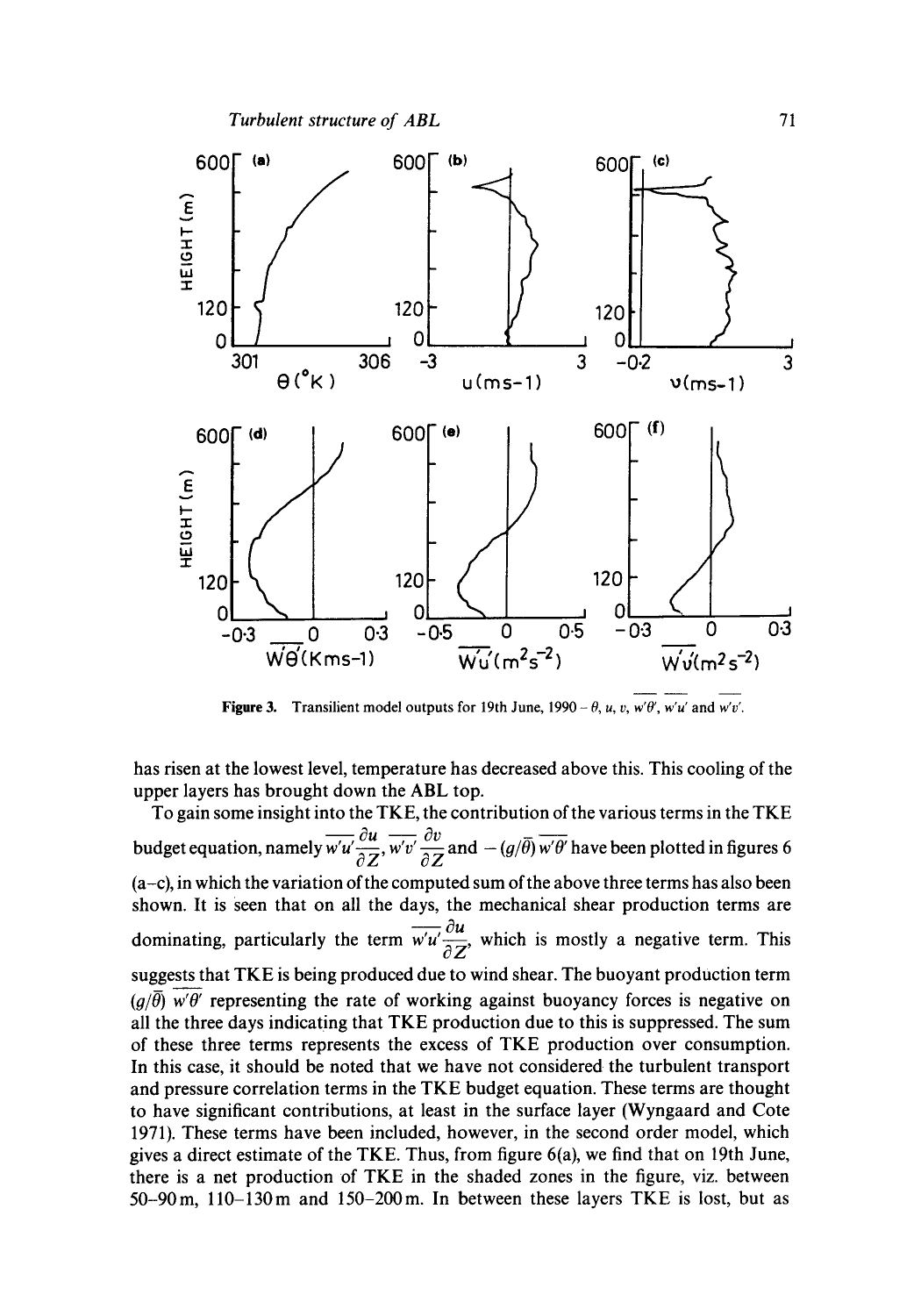

Figure 4. Same as in figure 3 but for 20th June, 1990.

seen from the figure the gain exceeds the loss. The build up of TKE between 110-130 m and above 160 m is quite significant on this day. At the lowest levels, gain and loss almost balance each other.

On 20th June, as may be Observed from figure 6(b), a large build up of TKE occurs below 60 m, with significant gain between 40-60 m. A considerable amount of TKE seems to be lost above 140m. On 21st June, as seen from figure 6(c), where we are dealing with a transition boundary layer, the TKE consumption always exceeds production, with significant losses below 60 m. It may be noted that as defined in the parameterization for turbulent fluxes (equation (2.3)), the potential for mixing is related to the excess of TKE production over consumption and dissipation. So, the shaded zones in figures 6(a) and 6(b) are zones of vigorous turbulent mixing. In contrast, on 21st June (figure 6c) the potential for mixing is quite low, particularly in the lower levels.

At this point, it would be useful to obtain some information regarding the turbulent eddies that are involved in the mixing process. The transport.spectra and the mixing length are two important parameters in this connection. The transport spectra give an idea about the contribution of eddies of various sizes to the flux across any level. The mixing length at any level is a measure of the mean distance moved by the air parcels during the mixing process.

The contribution of the eddies ranging in size between 10-30m, 40-100m, 120- 170m and 180-230m to the heat flux across different levels has been illustrated in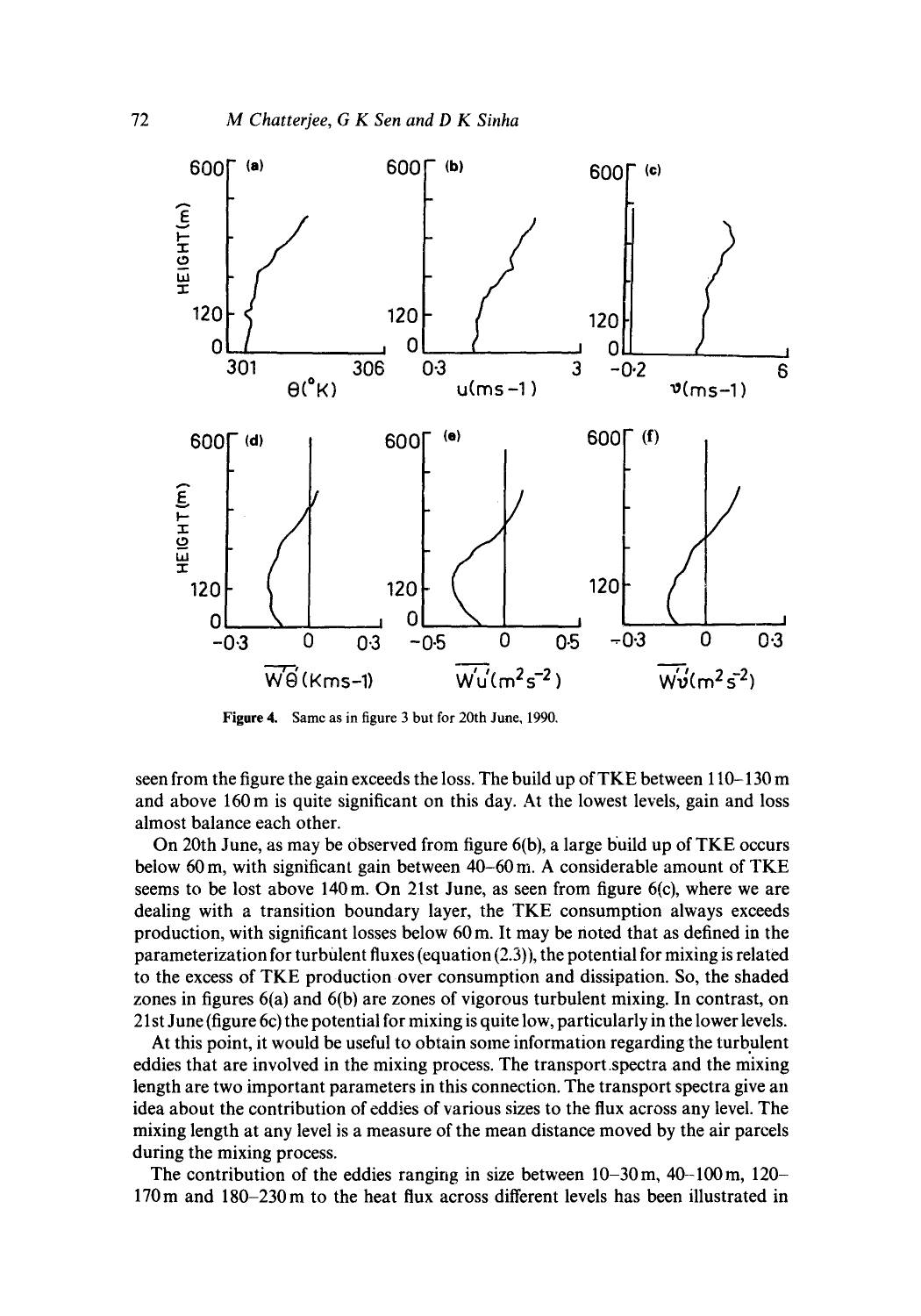

**Figure** 5. Same as in figure 3 but for 21st June, 1990.

figures  $7(a-b)$ , for 19th and 20th June respectively, In figure  $7(c)$ , the contribution to the heat flux by eddies ranging in sizes between 10--40 m, 50-70 m and 80-100 m has been shown for 21st June. Recalling that the heat fluxes (figures  $3(d)$ ,  $4(d)$  and  $5(d)$ ) are all negative at least up to the ABL top on all three days, we may conclude that all eddies being considered in figure 7(a-c) are transporting heat downwards.

The major contribution to the downward heat flux throughout the ABL comes from the 120-230m eddies for 19th and 20th June. The largest contribution up to the level  $1.1Z<sub>i</sub>$  on both days is from the 180-230 m eddies. At this level, the contribution from the 120-170m eddies begins to dominate. The contribution of the 180-230m eddies remains nearly constant (but less than that from the 120--170m eddies), between  $0.9Z_i - 0.5Z_i$  on 19th June (figure 7a). On 20th June, as figure 7(b) indicates, the contribution of these eddies keeps on increasing till  $0.8Z_i$ , although this contribution is less than that of the 120-170 m eddies at these levels. Below  $0.5Z_i (0.8Z_i)$  on 19th June {20th June), the contribution to the heat flux by the 180-230 m class of eddies becomes weaker but increases again below  $0.4Z<sub>i</sub>(0.5Z<sub>i</sub>)$  where it once more exceeds the contribution from the 120-170m class.

The 120-170 m eddies dominate between  $0.9Z_i - 0.5Z_i (1.04Z_i - 0.72Z_i)$  on 19th June (20th June). The smaller eddies belonging to the 40-100 m class contribute less significantly than the above two classes all throughout the ABL on 19th June. On 20th June however, the contribution of the 40-100m eddies follows a different pattern, showing increasing contributions at  $1.4Z_i$  and again at  $0.6Z_i$ . Figure 7(c), for 21st June,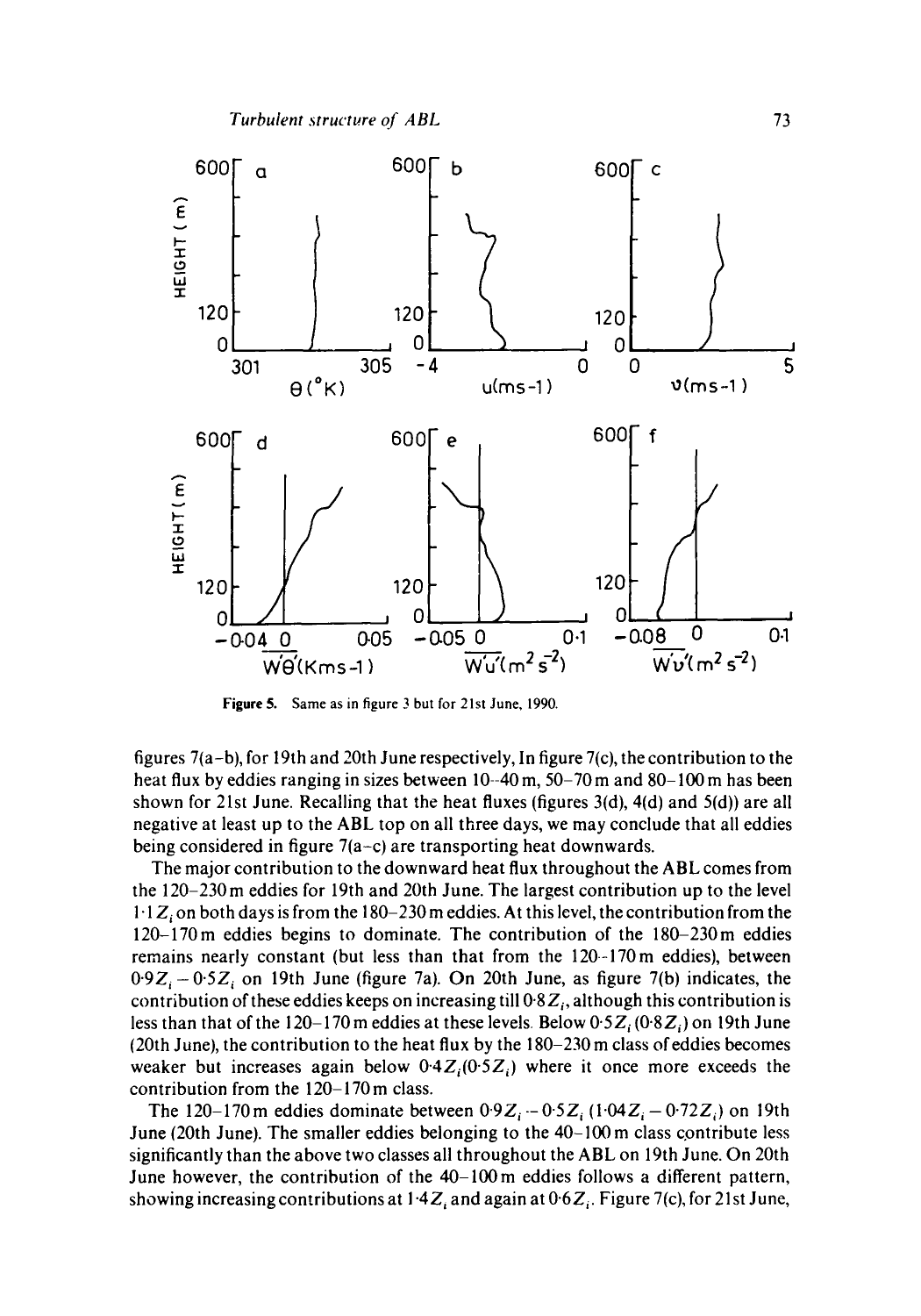

Figure 6. Turbulence kinetic energy budgets for: a) 19th June, b) 20th June and c) 21st June. **e** buoyant production;  $x \rightarrow -x$  --x mechanical shear production (zonal):  $\triangle$  $\Delta-\Delta$  mechanical shear production (meridional);  $\bigcirc$  -  $\bigcirc$  - $\bigcirc$  total of all terms.

reveals much the same pattern. However, on this day, the largest class of eddies, 80-100 m, contributed significantly to the heat flux as low as  $0.2Z_i$ . The major contribution (between  $0.7Z_i - 0.4Z_i$  comes from the 50-70 m eddies on this day. Below this, all the eddies are seen to contribute to the heat flux with the 10-40 m eddies dominating below  $0.25Z_i$ . Thus only on 21st June, when we are dealing with a transition boundary layer in the late afternoon, we find that the smallest class of eddies contributes largely in the downward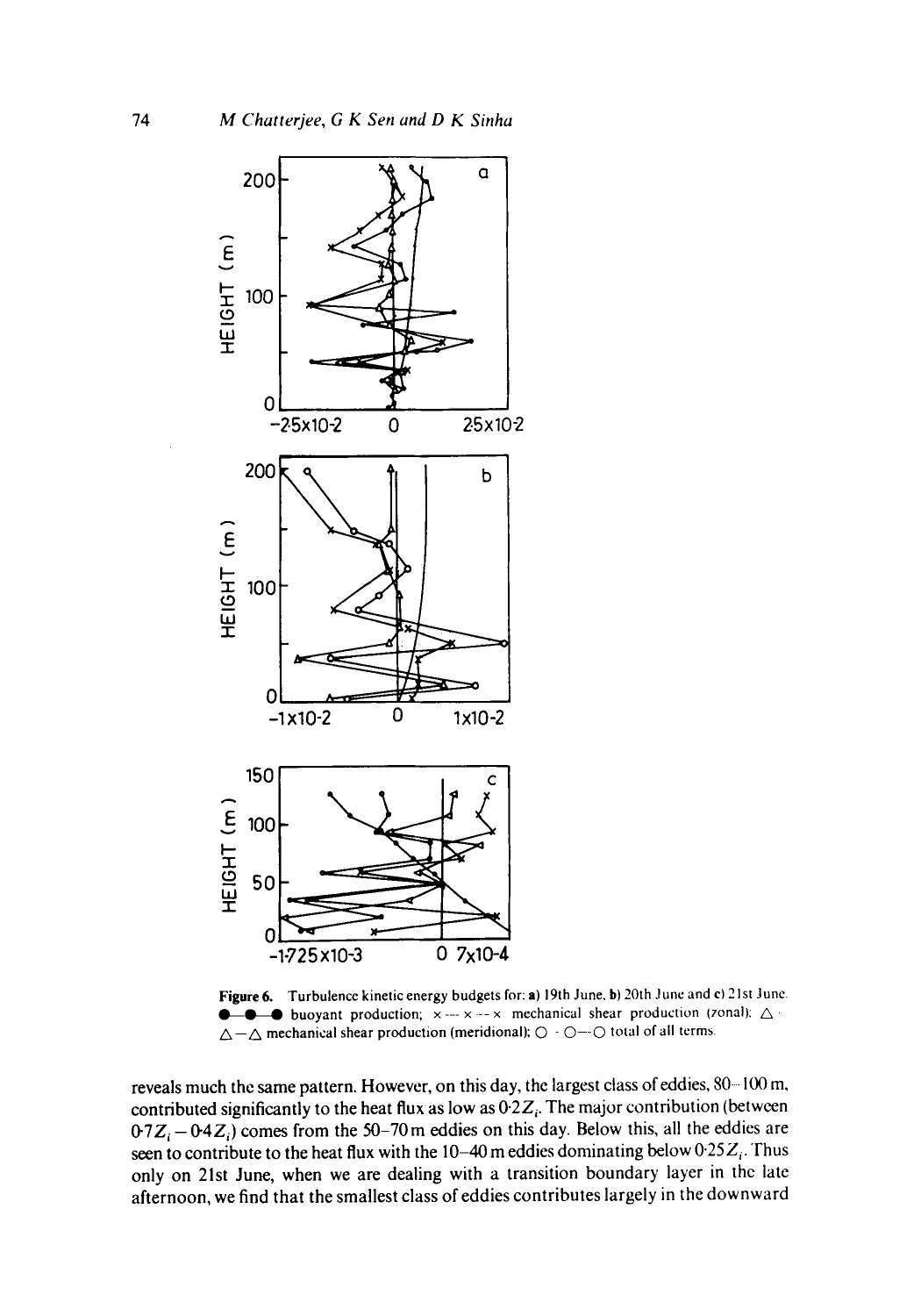

Figare 7. Contribution of turbulent eddies of various sizes to the heat flux across any level: a) 19th June, b) 20th June, c) 21st June. In a) and b):  $\bullet$  -- $\bullet$  -- $\bullet$  10 30 m,  $\bigcirc$  -  $\bigcirc$  - $\bigcirc$  40-100 m.  $\Delta-\Delta-\Delta$  120-170m,  $\Box-\Box-\Box$  180-230m. In cl:  $\bigcirc$ - $\bigcirc$ - $\bigcirc$ - $\bigcirc$ -40m,  $\bigcirc$ - $\bigcirc$ 50-70 m,  $\times -\times -\times -\times -80-100$  m.

heat transfer in the surface layer, whereas, in the early morning ABL's of 19th and 20th June, all eddy sizes considered, contribute in the surface layer.

We next consider the mixing length profiles for 19th - 20th June, illustrated in figure 8. A zone of vigorous mixing exists in the lowest 50 m of the ABL on both these days. This agrees with the earlier finding that the zone below 60 m is a zone of TKE production and vigorous mixing (figures 6a and b). Above this level, on 19th June, the vigour of mixing decreases around the 55 m level, which again corresponds to the zone of TKE consumption shown in figure 6(a). The largest values of the mixing length occur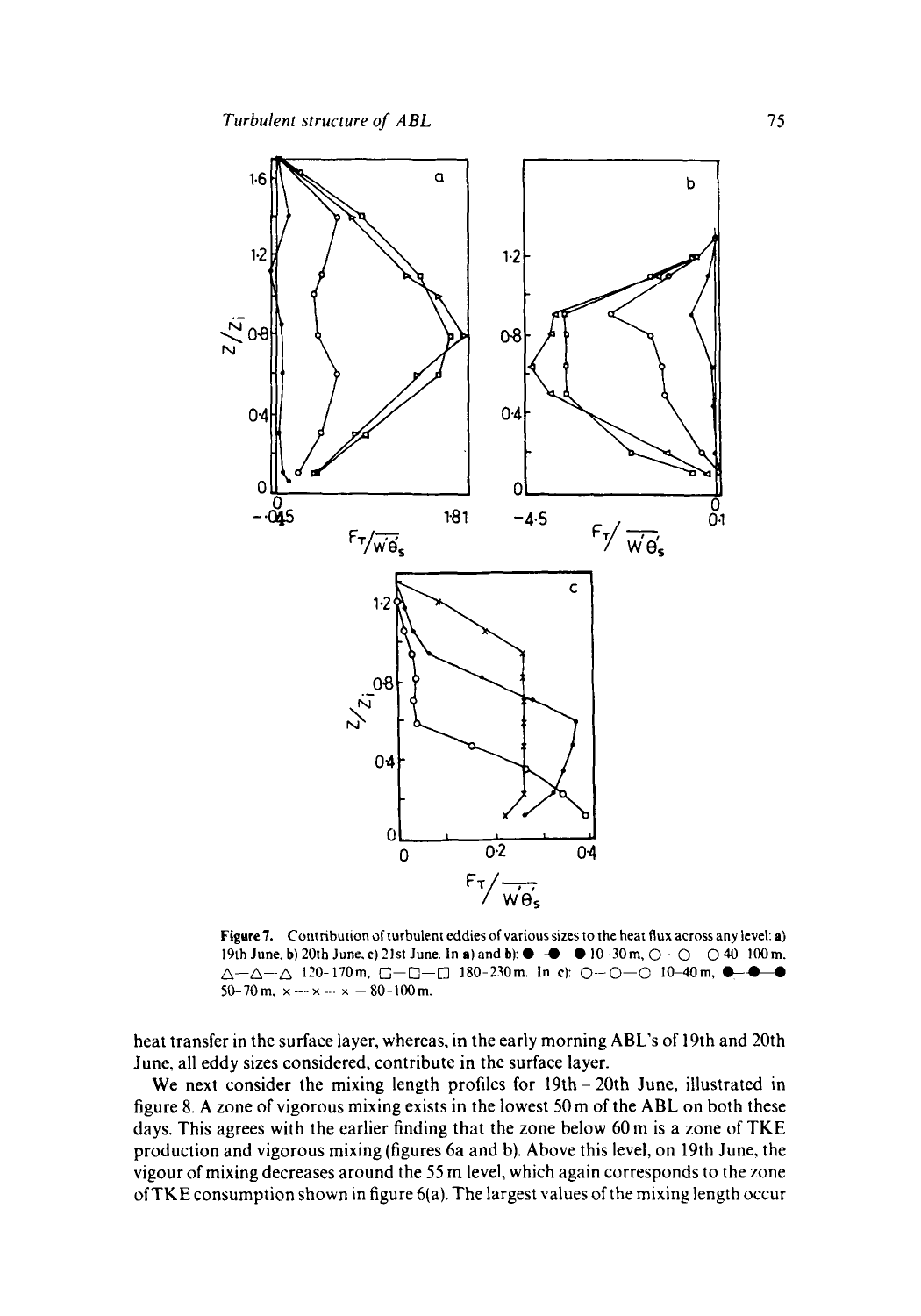

Figure 8. Total mixing length profiles for Kharagpur.  $O-O-O$ - $O$  19th June,  $O--O-O$ 20th June,  $\bullet - \bullet$  21st June.

near the ABL tops on both the days. The mixing also appears to be more intense on 20th June than on 19th June. The mixing length profiles for 21st June, again display a different pattern. The amount of mixing is relatively more below 35 m although far less than that on 19th, 20th June, and increases again near the ABL top, after which it decreases steadily. In between, mixing is highly suppressed. This can perhaps be attributed to the TKE consumption exceeding production throughout the ABL on this day.

Finally, we have shown the one-dimensional anisotropy of turbulence in figures  $9(a-c)$ . We recall that on all three days, the lowest levels in the ABL had a very weak or near-neutral stratification with stable layers above. The transilient matrix obtained in this situation was symmetric, in contrast to the matrices obtained in convective situations. Consequently, partitioning of the mixing length into upward and downward components for each source-destination box, resulted in  $l_i \uparrow = l_i \downarrow$  and  $l_i \downarrow = l_i \uparrow$ . Nevertheless, since  $l_i \uparrow$  is not equal to  $l_i \downarrow$ , the anisotropic structure of the turbulent eddies is highlighted.

Figures 9(a and b) reveal that for the early morning boundary layers on 19th and 20th June, the downward transport dominates the upward transport at all but the lowest levels. The maximum downward transport occurs from the level  $0.9Z_i$  on 19th June, upward transport on that day being confined mostly to below  $0.4Z_i$ . On 20th June, downward transport is maximum from the  $1.5Z_i$  level and the ABL top. Upward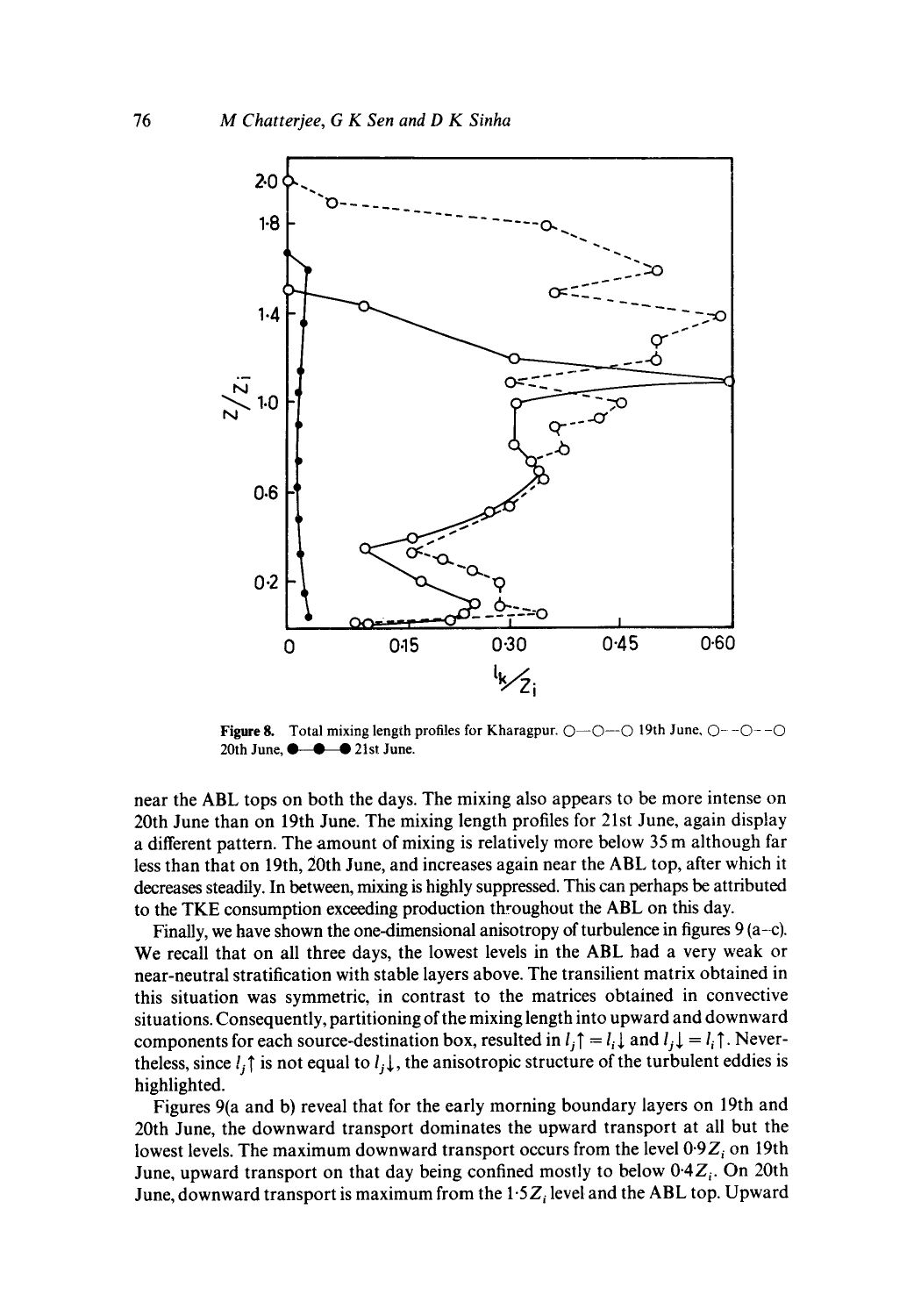

Figure 9. One-dimensional anisotropy of turbulent eddies over Kharagpur: a) 19th June. **b**) 20th June and c) 21st June.  $\bigcirc$  --O---O  $l_i$ **!**  $\Delta$ - $\cdot$  $\Delta$ - $\cdot$  $\Delta$ *l<sub>i</sub>* $\downarrow$ .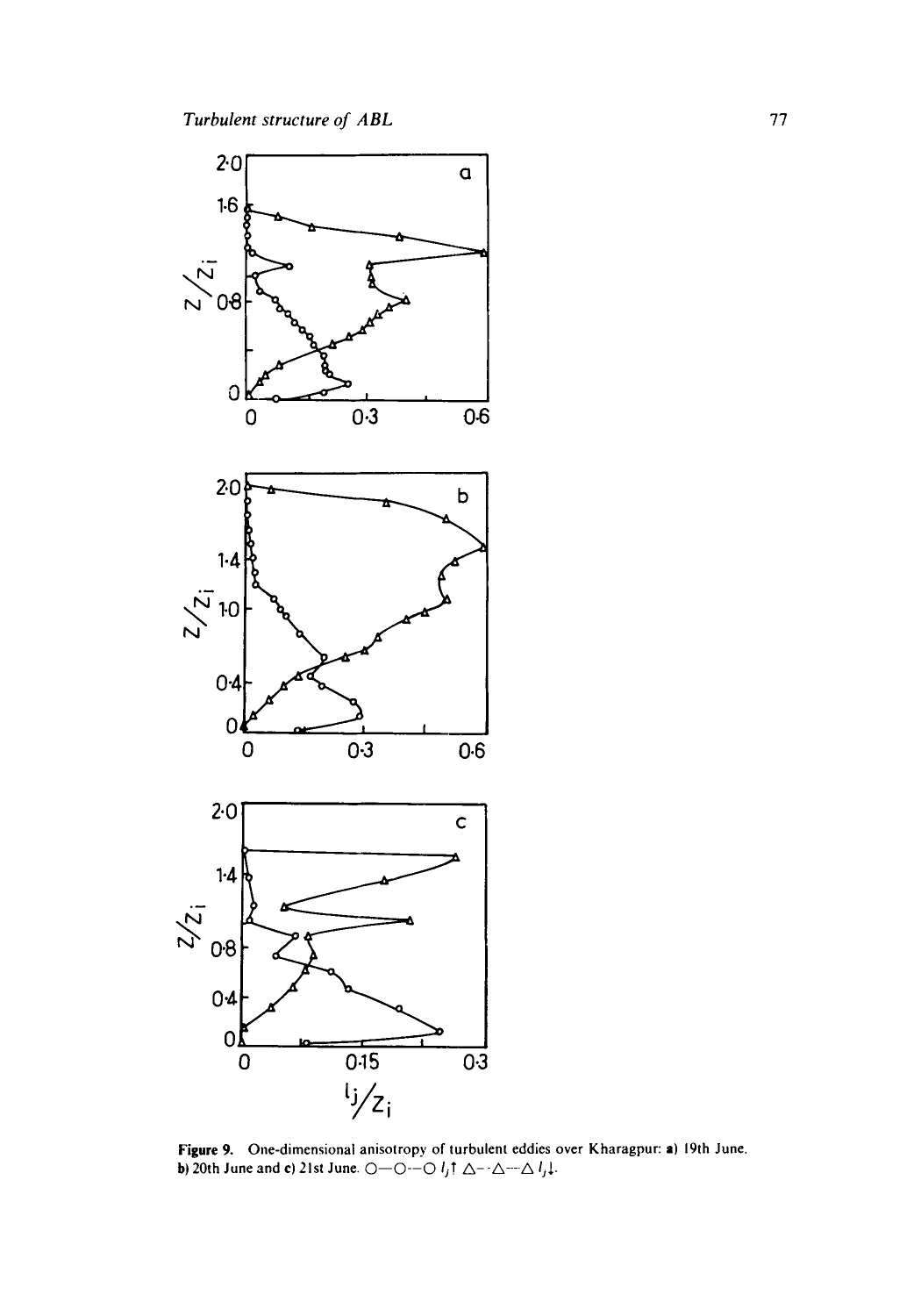

Figure 10. Outputs from the second order model, a) Turbulence kinetic energy and b) Turbulent vertical velocity variance.  $\bigcirc$  -- $\bigcirc$   $\cdot$  17th June,  $\bullet$  -- $\bullet$  18th June,  $\bigcirc$ ....  $\triangle$  - $\triangle$  19th June,  $x - x \times 2$  21st June.

transport is quite strong for this day and exceeds the downward component below 0.23 $Z_i$ , and equals it around  $0.23Z_i - 0.27Z_i$ . As figure 9(c) indicates, for the late afternoon transition boundary layer on 21st June, the upward transport dominates up to  $0.73Z_i$ , above which downward transport dominates between 1.6 $Z_i$  and the ABL top.

We now discuss some of the results obtained from the second order closure model. With the turbulence length scale  $\Lambda$  kept constant, the profiles of the TKE and turbulence vertical velocity variance  $\overline{w'^2}$  obtained for 17th, 18th, 19th and 21st June, 1990 have been displayed in figures 10 (a and b) respectively. The most interesting feature observed here is the one-to-one correspondence of the TKE and  $\overline{w'^2}$  profiles. In particular, the profiles for 17th, 18th and 21st June indicate distinct and separate zones of TKE and corresponding  $\overline{w'}^2$  maxima. This indicates the existence of zones of turbulence, in other words, patchy turbulence, a common and well-known feature in stable boundary layers.

For 20th June, the second numerical experiment mentioned in  $\S 3$  was conducted. Two model runs were made, one (experiment A) using prescribed inputs of heat and momentum, exactly similar to the ones provided in the transilient model run for that day. In the second experiment (experiment B) a higher value of heat flux and lower momentum flux were used. The profile of the length scale  $\Lambda$  that agrees well with the mixing length profiles from the transilient model has been plotted in figure 11. Turbulence is seen to be most vigorous at the lower levels, namely  $0.14Z_i$  and  $0.23Z_i$  for the experiments A and B respectively. Another turbulent zone occurs around  $0.4Z<sub>i</sub>$ (experiment A) and  $0.63Z$ ; (experiment B). Above these levels, turbulence decreases to a minimum at the ABL top and increases above it. Comparison of figure 11 with figures 6(b) and 8 shows that the levels of turbulent activity below  $0.5Z_i$  agree fairly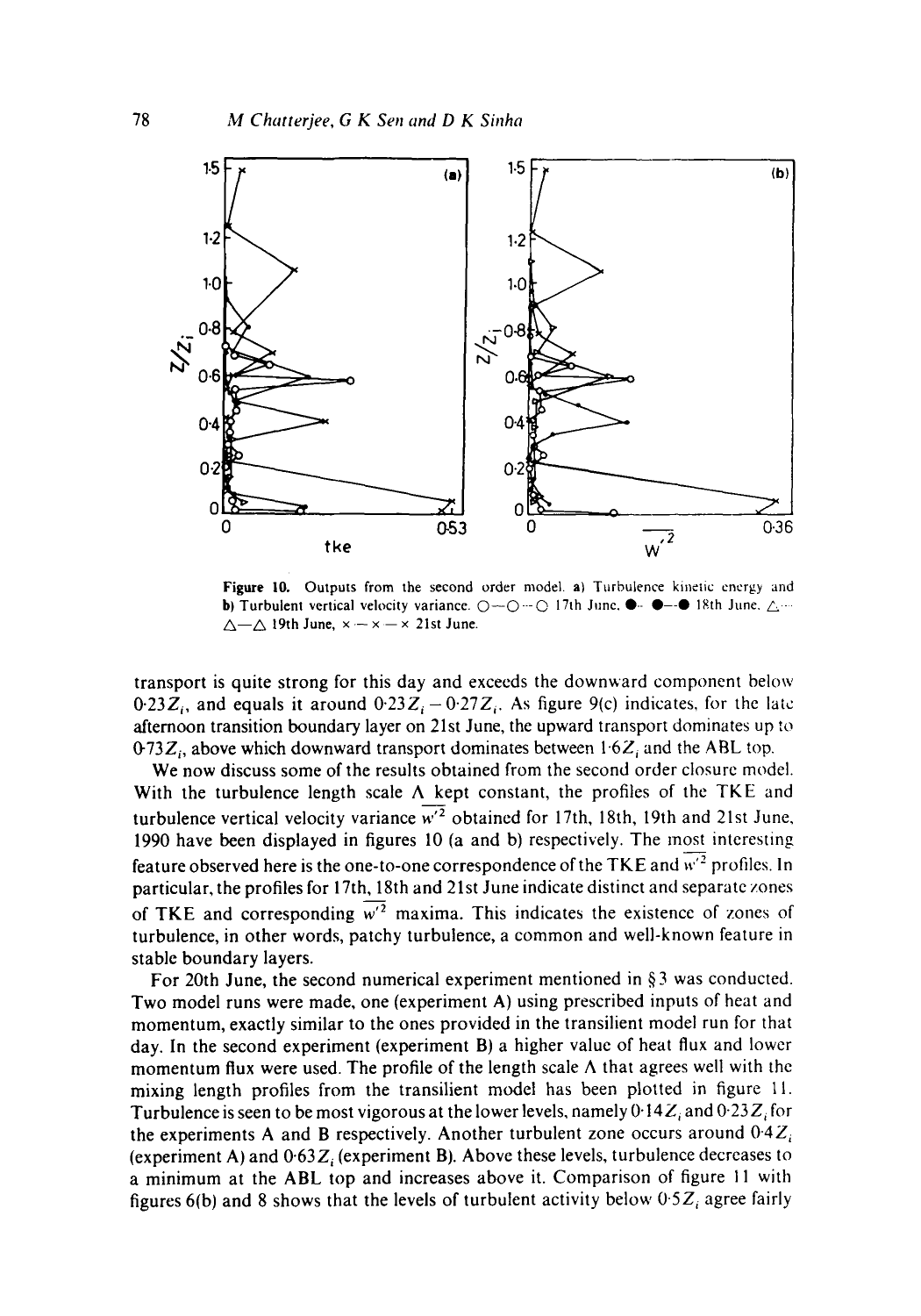

Figure 11. Profiles of the characteristic turbulent length scale  $\Lambda$ , obtained from the second order model for 20th June.

 $\bigcirc$  -- $\bigcirc$  Experiment A: Prescribed heat flux:- .004 K m/s, drag coefficient  $C_p = 0.0039$ .  $\overline{O}$ - $\overline{O}$ - $\overline{O}$  Experiment B: Prescribed heat flux:- .006 K m/s, drag coefficient  $C_p = 0.0015$ .

well. It is also interesting to note that at higher levels, the profile for the two experiments come close to each other whereas at lower levels, their difference is significant.

#### **5. Conclusion**

The case studies for 17th - 21st June, 1990 reveal certain interesting features as a result of this diagnostic study on the turbulent transport within the ABL. Using the transilient model, the case studies for the early morning ABL's of 19th- 20th June indicate that distinct zones exist where TKE production exceeds consumption and thus support turbulent activity. In contrast, in the late-afternoon transition boundary layer (21st June),